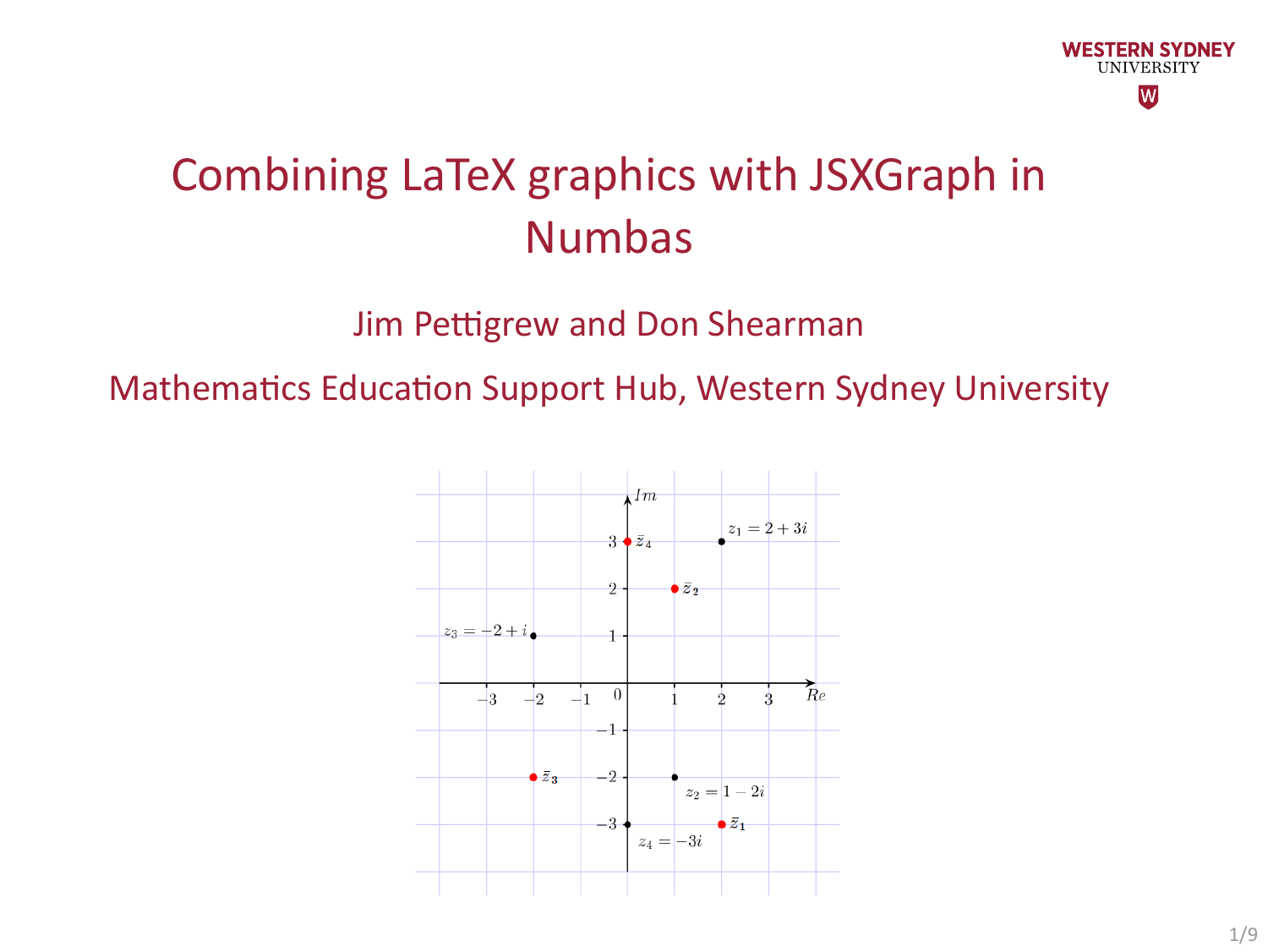

## Introduction

In this talk I will demonstrate a workflow that enables LaTeX‐generated graphics to be ported to Numbas as svg files, embedded in a JSXGraph object and made interactive using basic tools in the extension.

A feature of the workflow will be the 'syncing' of the LaTeX and JSXGraph coordinate systems, allowing easy geometric placements and adjustments to be made in JSXGraph.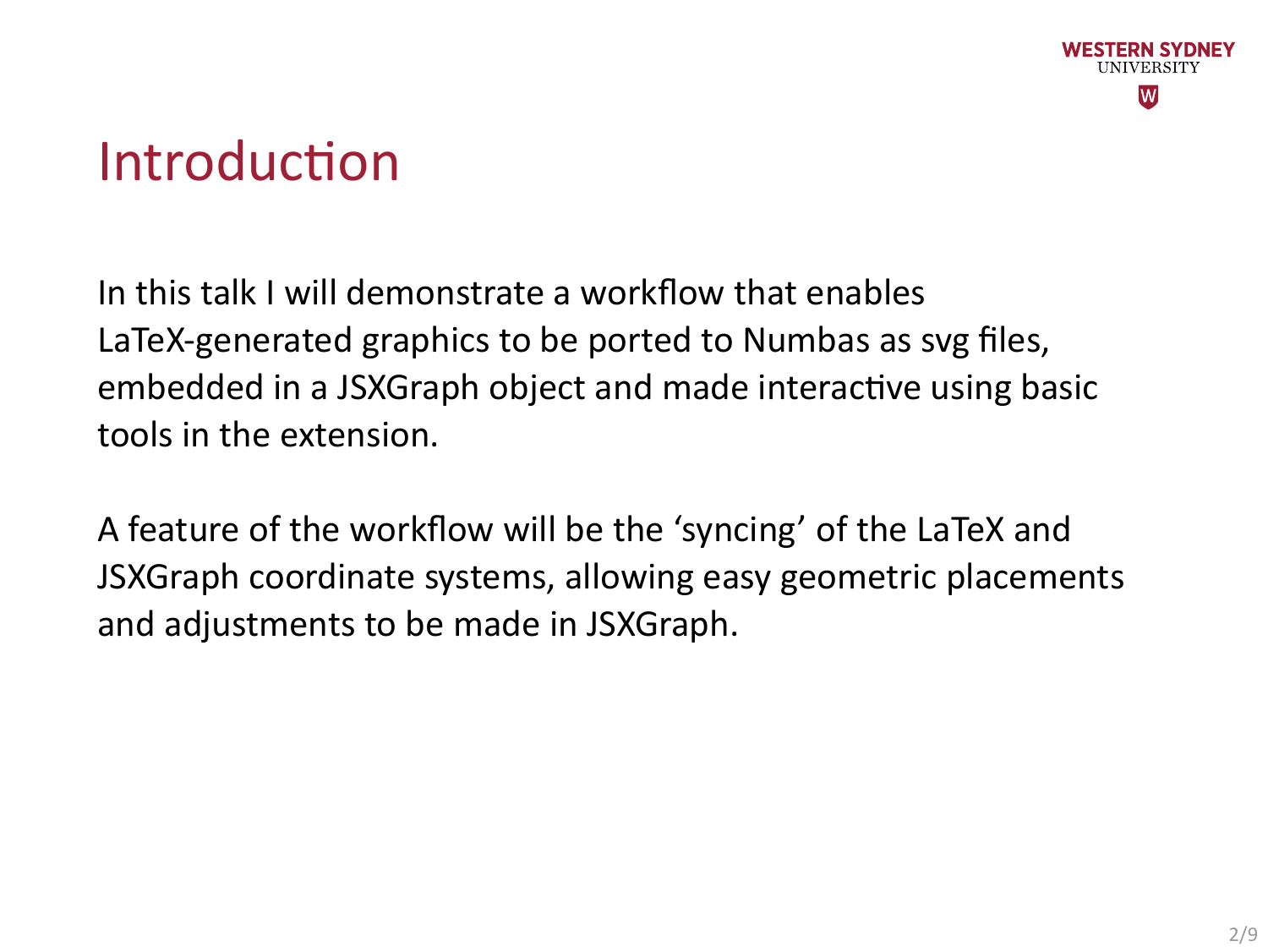

# LaTeX graphics engines

The workflow I will demonstrate uses TikZ to generate the graphics.

I have successfully experimented with a workflow using PSTricks, though this was a little more complicated due to my inability to simplify the synching of coordinate systems (I ended up using a vector graphics editor to manually determine all required distances and dimensions).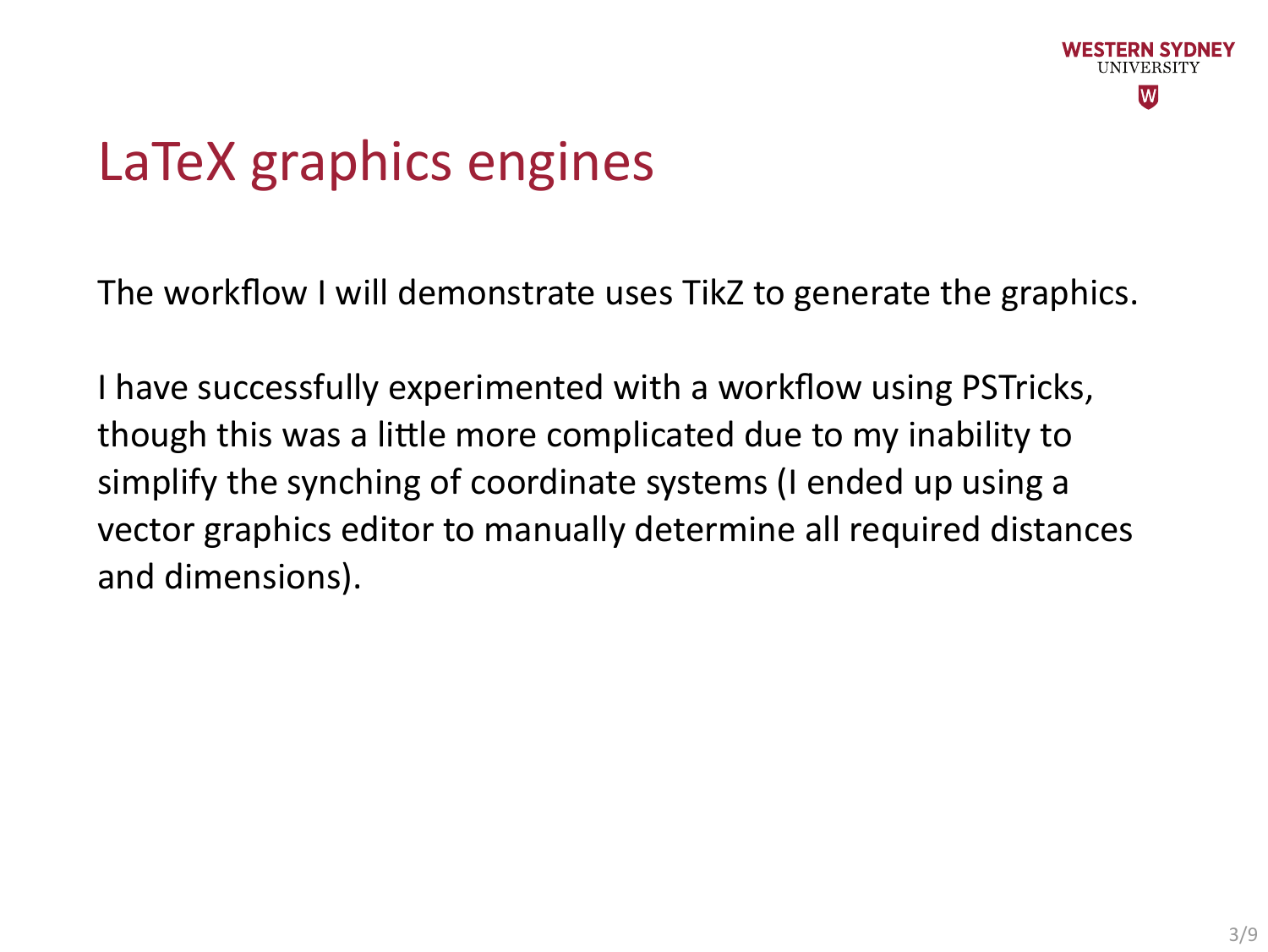

## **Motivation**

Many of those who regularly use LaTeX will have accumulated a significant number of high‐precision figures that could be useful as illustrative or instructive tools in Numbas.

By using a dvi‐to‐svg conversion tool, it is possible to faithfully convert LaTeX‐generated figures to vector graphics files that can be included as images in Numbas questions.

But this can be taken further: the converted images can be embedded in JSXGraph objects within Numbas and hence animated using the dynamic geometric capabilities of this extension.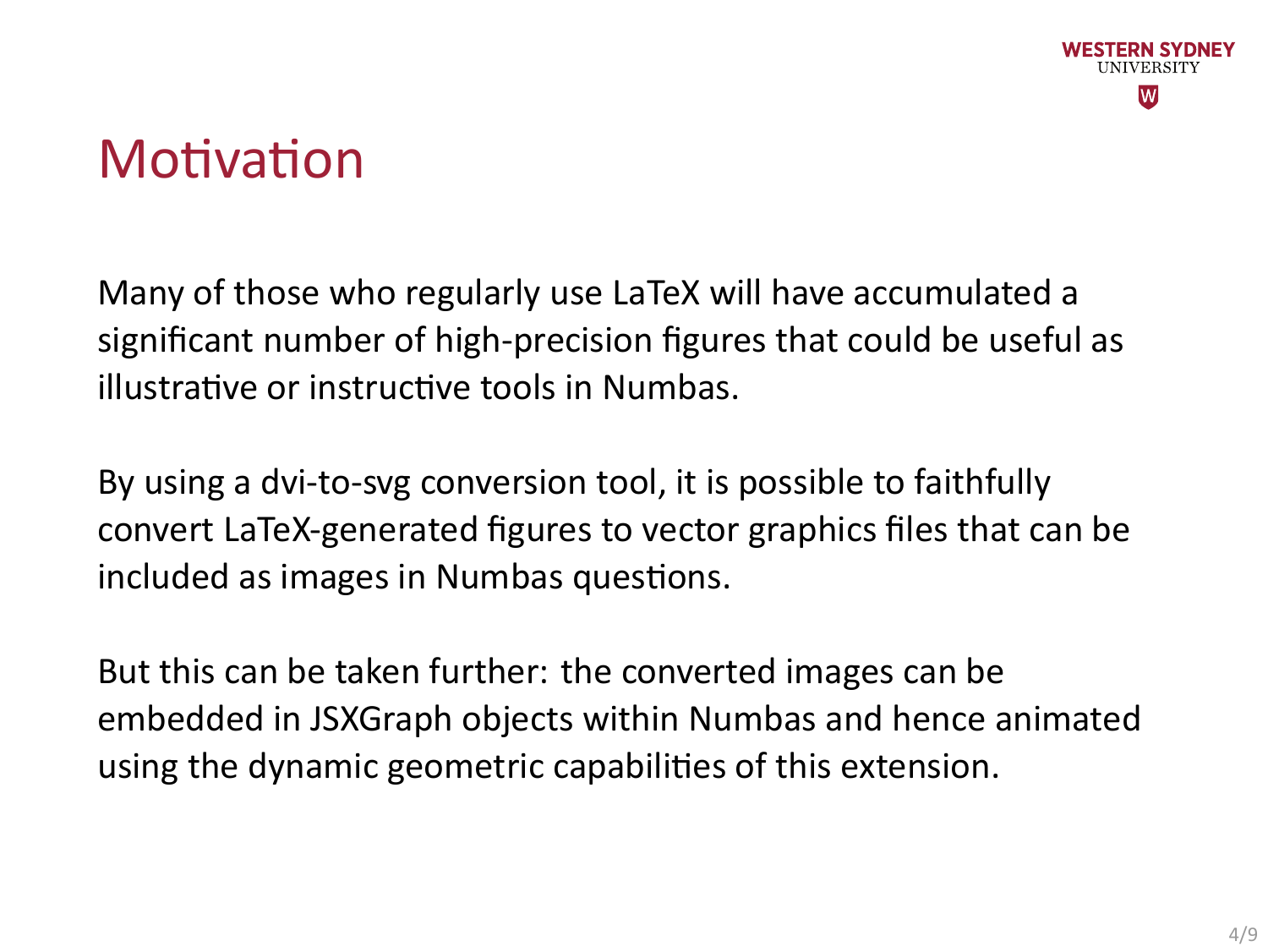

## Preparation

The workflow uses a dvi-to-svg conversion tool and a vector graphics editor. I use **dvisvgm** (that ships with the MiKTeX distribution) and **Inkscape** respectively.

I use a template LaTeX file for generating the TikZ graphics and some boilerplate JessieCode for creating the JSXGraph object in Numbas (links below).

tikz\_template.tex

https://drive.google.com/file/d/1smusSKWwP82VyK-H8LQJn-dP\_\_imQ0UK/view?usp=sharing jessie\_code\_template.txt

https://drive.google.com/file/d/10MFS4WziIB0zm3beYG5in598RA2Q\_rZI/view?usp=sharing tikz\_code\_for\_clock.txt

https://drive.google.com/file/d/1-p\_w1IlST6qBJBVJrFchDg0eeLBu7V1-/view?usp=sharing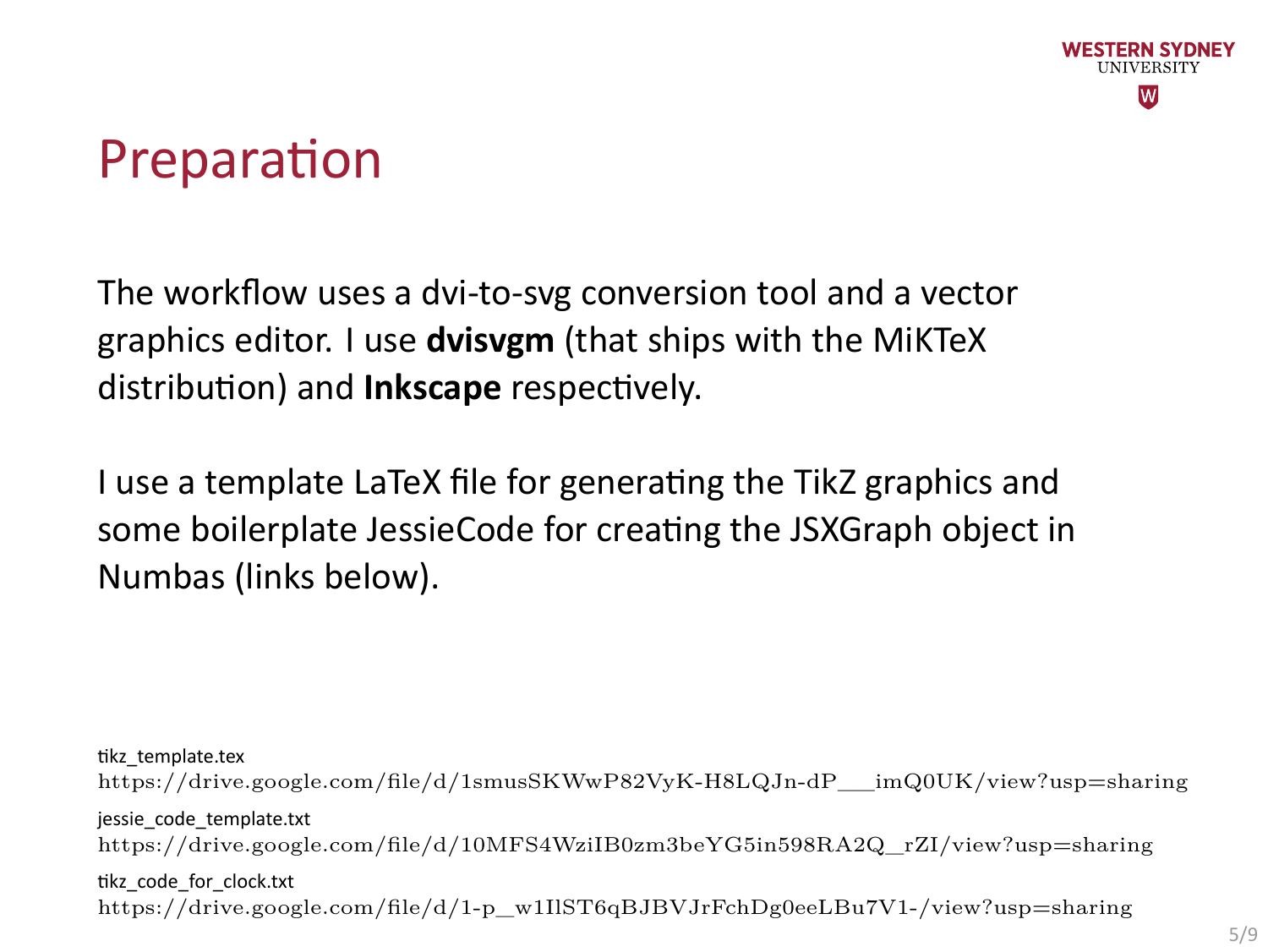

# Graphics generation

Compile demo.tex to dvi.

Using a console:

cd C:\NumbasUserMeeting\WorkflowDemo dvisvgm --no-fonts demo.dvi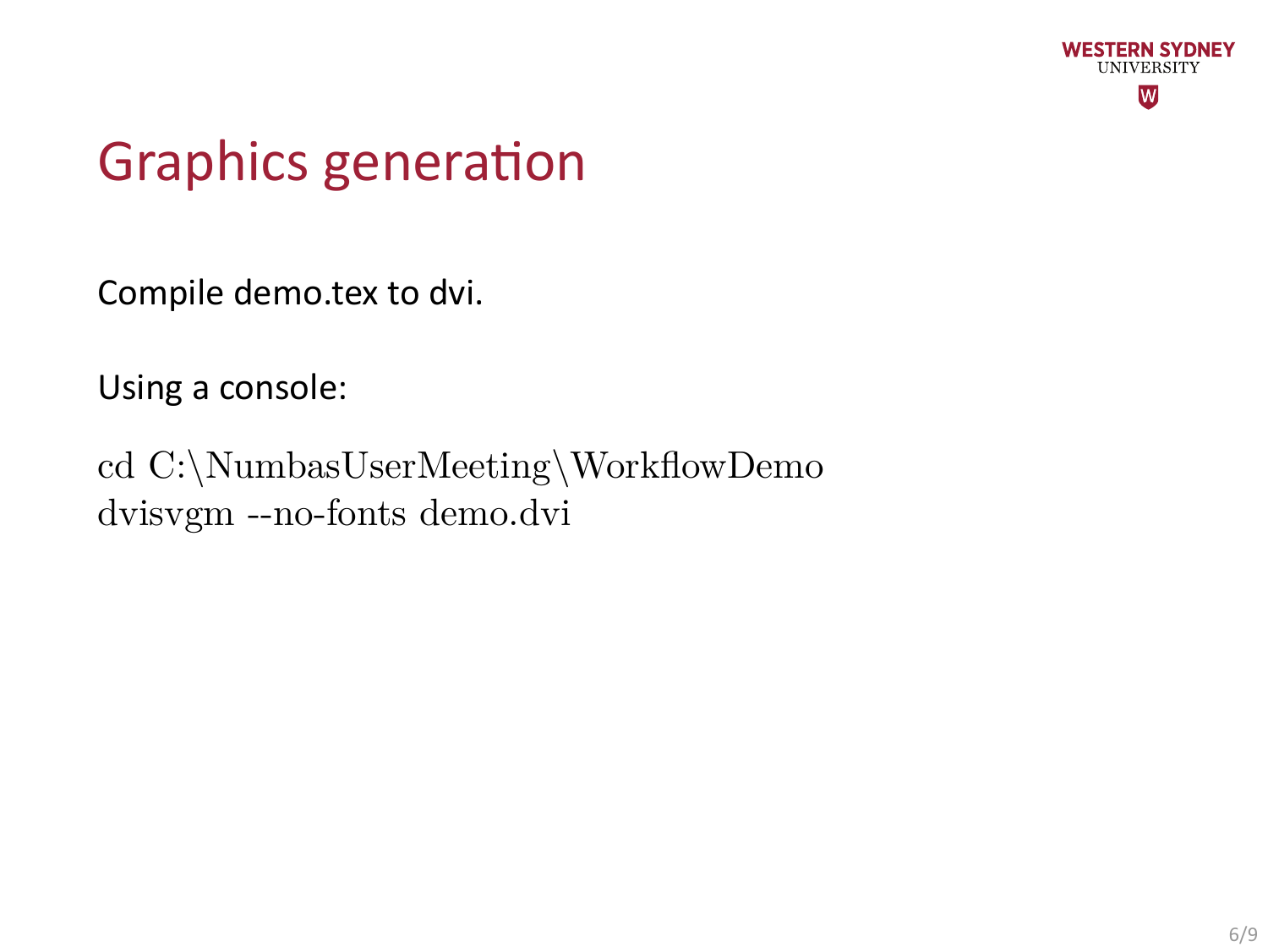

# Graphics modification (if needed)

Use Inkscape to modify the svg file (demo.svg) and save the modified file as 'Plain SVG (\*svg)'.

Do not add elements that breach the bounding rectangle.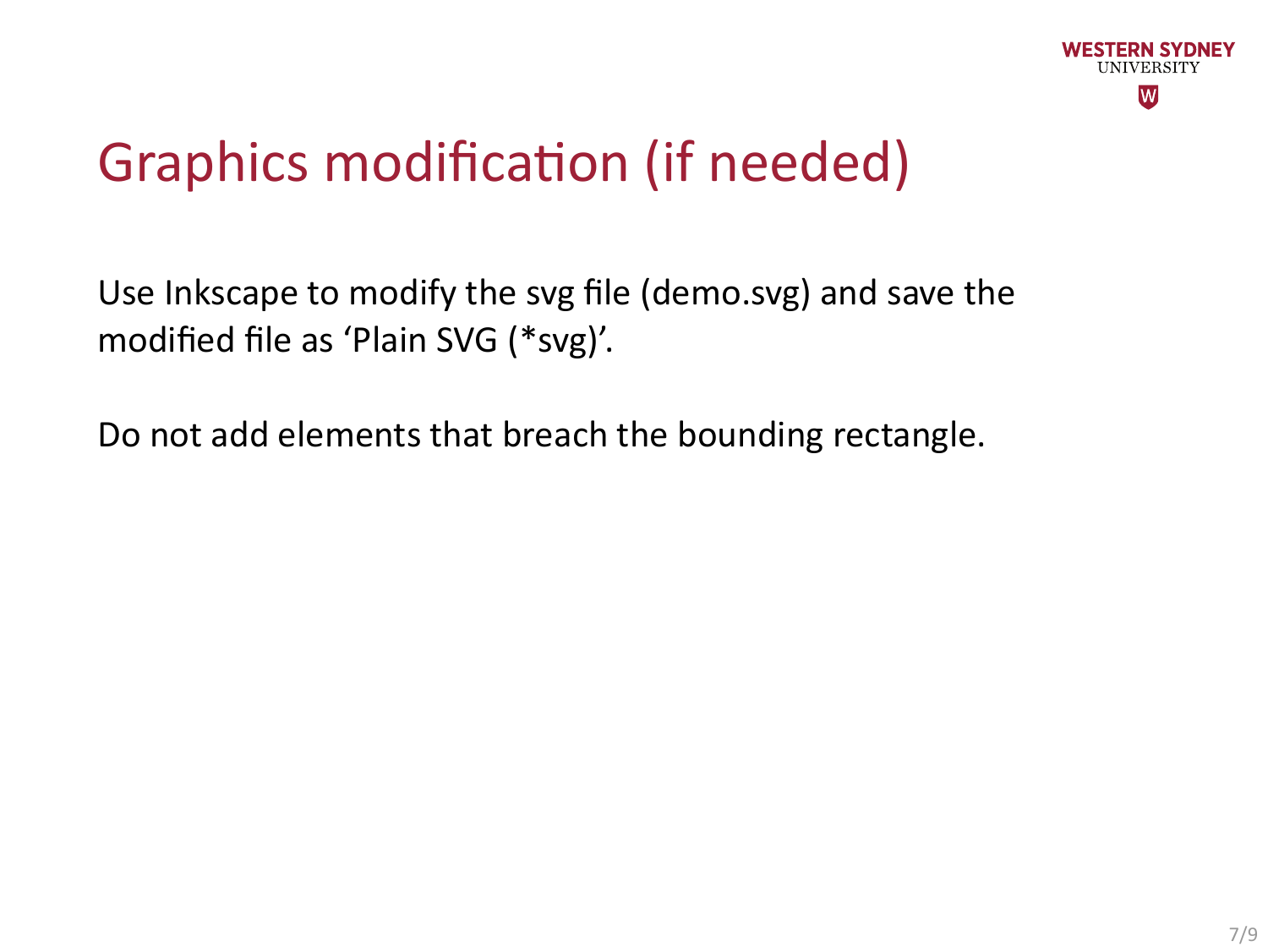

# Upload graphics to Numbas and sync

Create a new question in Numbas, load demo.svg as a resource, include the JSXGraph extension and add a variable named 'diagram' for the JSXGraph object.

My example is here.

Copy the JessieCode boilerpate into the value of the diagram variable.

For the image dimensions, use the demo.output file in the same directory as demo.tex.